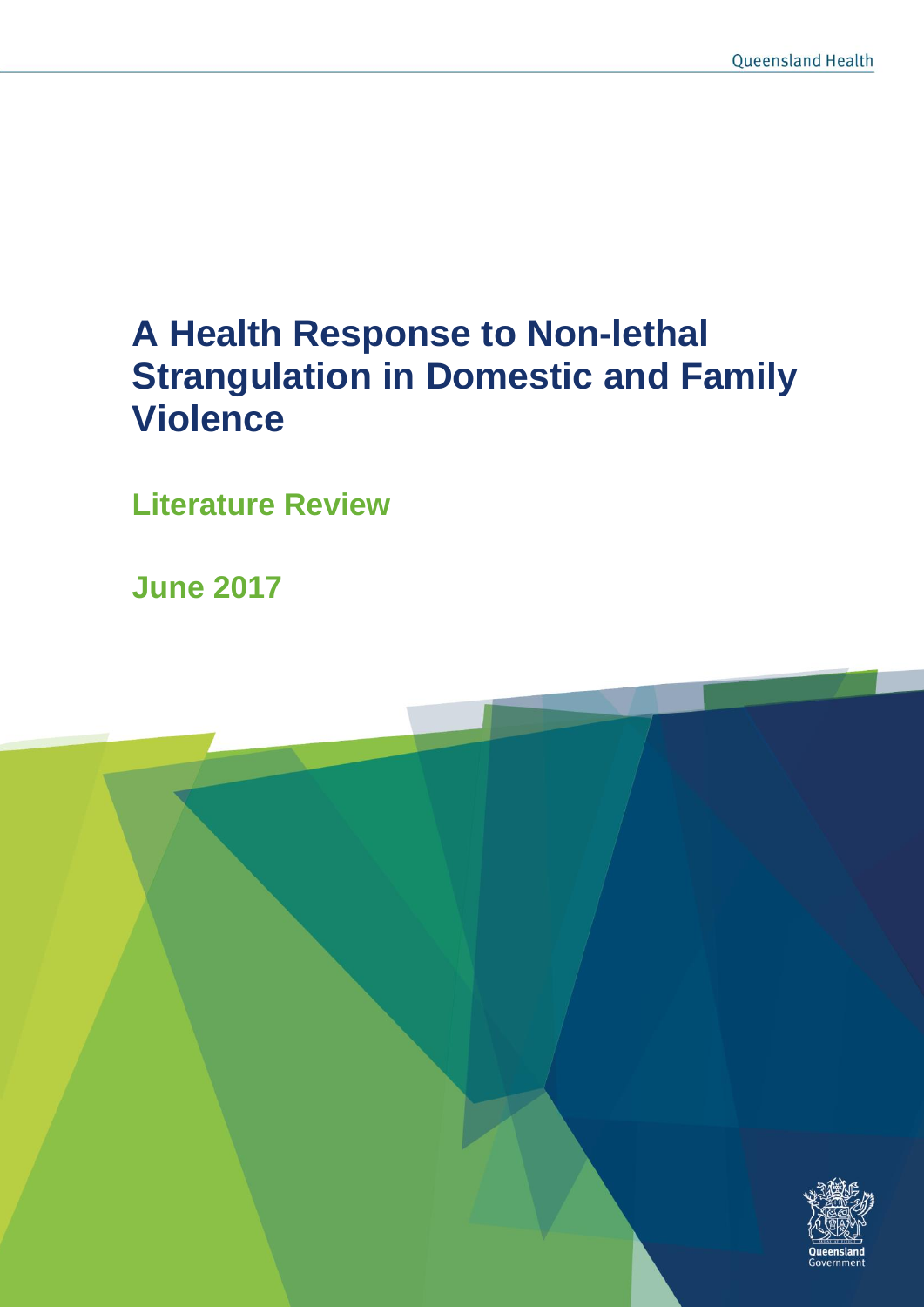#### **Non-lethal Strangulation in Domestic and Family Violence**

Published by the State of Queensland (Queensland Health), June 2017



This document is licensed under a Creative Commons Attribution 3.0 Australia licence. To view a copy of this licence, visit creativecommons.org/licenses/by/3.0/au

© State of Queensland (Queensland Health) June 2017

You are free to copy, communicate and adapt the work, as long as you attribute the State of Queensland (Queensland Health).

For more information contact:

Strategic Policy Unit, Department of Health, GPO Box 48, Brisbane QLD 4001 or on email [StrategicPolicy@health.gov.org.au.](mailto:StrategicPolicy@health.gov.org.au)

#### **Disclaimer:**

The content presented in this publication is distributed by the Queensland Government as an information source only. The State of Queensland makes no statements, representations or warranties about the accuracy, completeness or reliability of any information contained in this publication. The State of Queensland disclaims all responsibility and all liability (including without limitation for liability in negligence) for all expenses, losses, damages and costs you might incur as a result of the information being inaccurate or incomplete in any way, and for any reason reliance was placed on such information.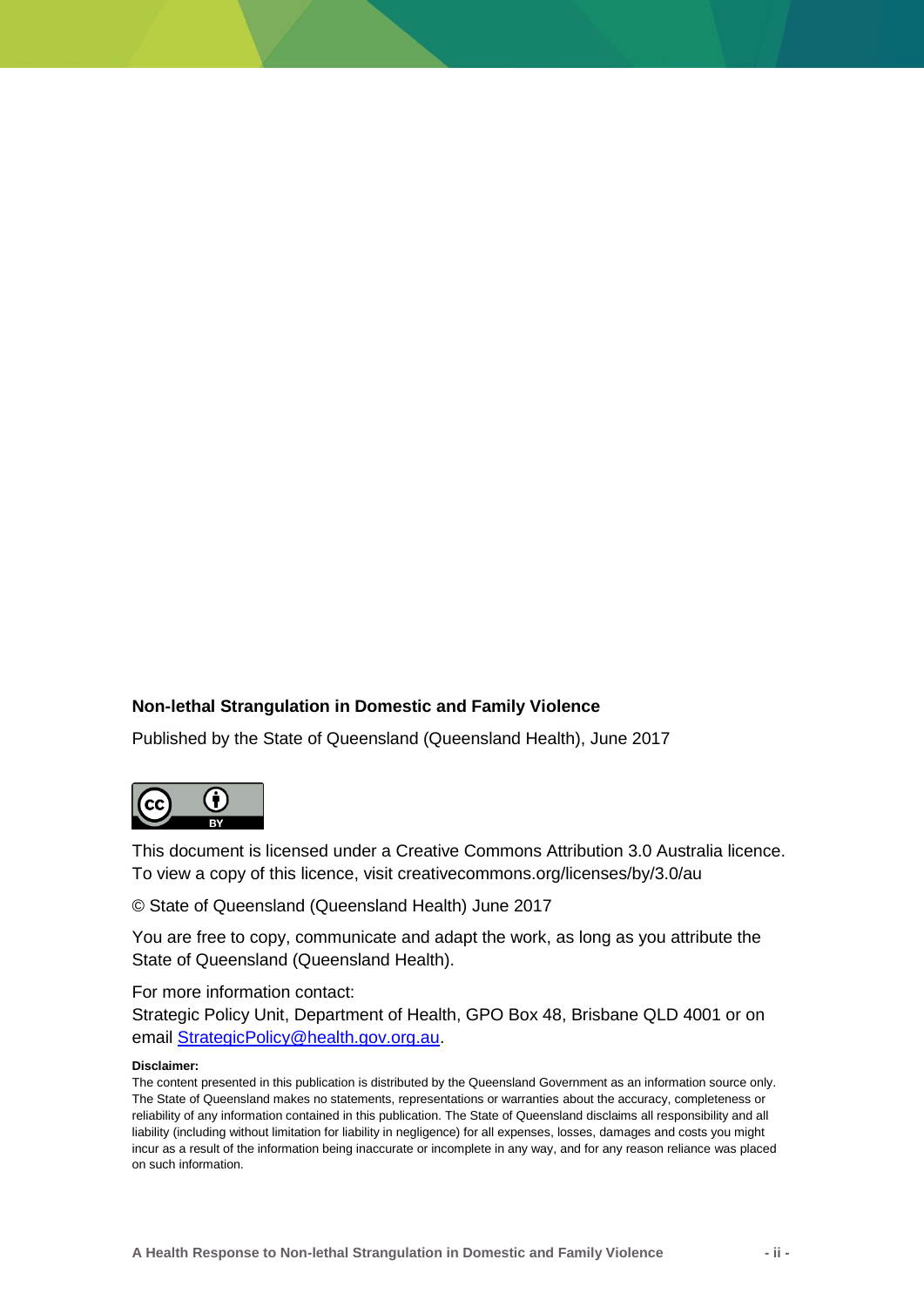### **Contents**

| 3.3 Health consequences of non-lethal strangulation4 |  |
|------------------------------------------------------|--|
|                                                      |  |
|                                                      |  |
|                                                      |  |
|                                                      |  |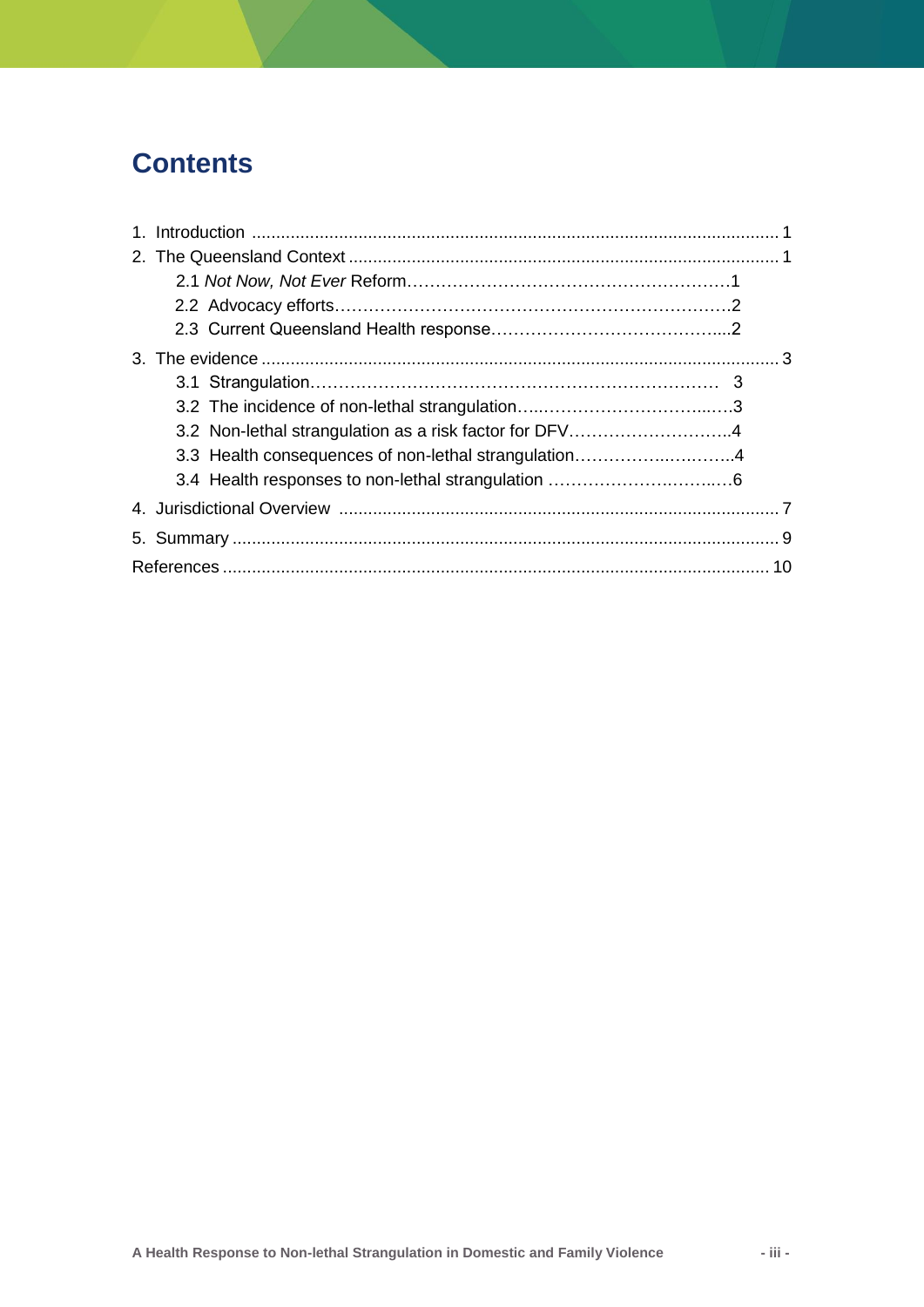## **1. Introduction**

There appears to be broad, international consensus that the occurrence of non-lethal strangulation in domestic and family violence (DFV) situations is a serious act of violence, that it can cause serious psychological and physical harm without any obvious signs on the body,  $1$  that it is an indication of increasing severity of DFV, $2$  and that it is a significant risk factor for future homicide. $3$ 

Strangulation is defined as the act of obstructing the airflow and/or the blood vessels in the neck region, leading to a lack of oxygen supply to the brain and body. $4$  Non-lethal strangulation is common amongst women who have experienced DFV although victims often use other terminology such as choking, suffocating, or throttling.<sup>5</sup>

Within the context of DFV, non-lethal strangulation is different to other forms of physical assault, in a number of important ways. Firstly, there may be few visible symptoms of the injury caused. <sup>6</sup> Secondly, there are few other acts of violence that have potential to create so many health problems for victims.<sup>7</sup> Finally, it is a tool used to demonstrate the perpetrator's ultimate power to take the life of the victim<sup>89</sup>, an experience likely to cause severe psychological distress.<sup>10</sup>

While victim advocates and DFV support workers have long been aware of the incidence and seriousness of non-lethal strangulation,<sup>11</sup> the research and policy fields have been relatively slow to respond. The most common public policy response to the developing body of evidence on non-lethal strangulation has been legislative reform that encodes strangulation as a stand-alone criminal offence. Although the intent of a stand-alone strangulation offence is primarily about improved justice responses, the literature cites other intentions such as raising awareness,  $12$  improving identification and treatment of health needs, and better coordination of forensic responses. <sup>13 14</sup>

## **2. Queensland Context**

### **2.1** *Not Now, Not Ever* **reforms**

In 2015 the Special Taskforce on Domestic and Family Violence in Queensland (the taskforce) handed down its final report, the *Not Now, Not Ever* report, making 140 recommendations that provide the framework for wide-ranging legal, social and cultural reforms.<sup>15</sup> All 121 of the recommendations to government were accepted by the Palaszczuk government.

Evidence considered by the taskforce noted that non-lethal strangulation within the context of DFV is a clear predictive indicator of an escalation in violent offending, and a significant risk factor for homicide. Subsequently *Not Now, Not Ever* recommendation 120 states "... that the Queensland Government considers the creation of a specific offence of strangulation". <sup>16(p305)</sup> In December 2015 the Hon Yvette D'Ath MP, Attorney-General and Minister for Justice and Minister for Training and Skills, introduced the Criminal Law (Domestic Violence) Amendment Bill (No.2) 2015 (Bill) to the House. Following their examination of the legislation, the parliamentary Legal Affairs and Community Safety Committee recommended that the bill be passed.<sup>17</sup> Strangulation became a stand-alone criminal offence in Queensland in April 2016. In the 12 months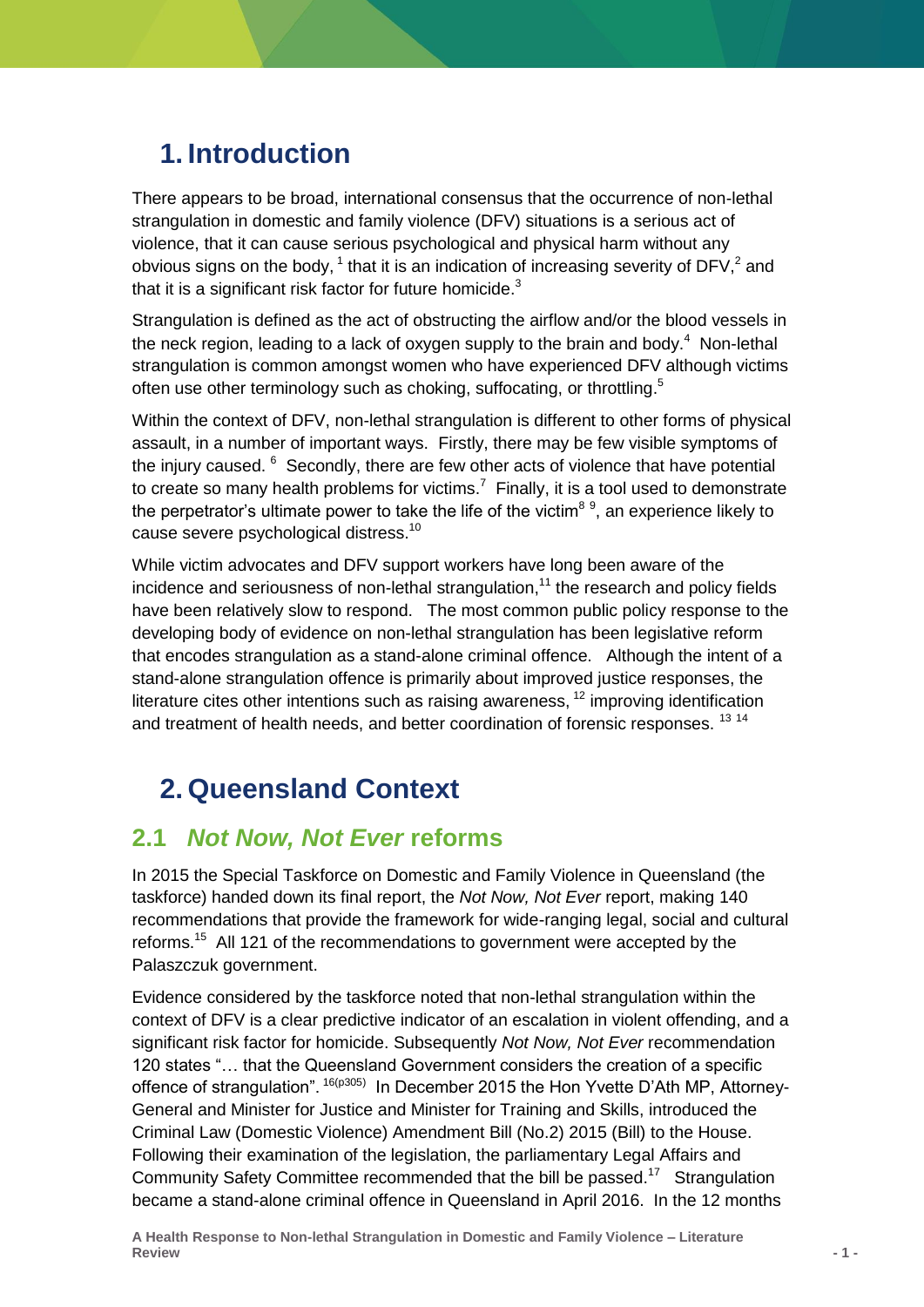since almost 800 people have been charged with the crime.<sup>18</sup> Data on conviction numbers is not yet available.

### **2.2 Advocacy Efforts**

The Red Rose Foundation (the foundation) is an advocacy body that seeks to address factors surrounding DFV deaths in Queensland. In 2017, the foundation brought experts from the Training Institute for Strangulation Prevention in San Diego to Queensland to provide three days of training in Brisbane. This was followed by a key note presentation at the Not Now, Note Ever Research Symposium organised by the Queensland Centre for Domestic and Family Violence Research in Mackay.

The Training Institute on Strangulation Prevention (the institute) was established in 2011 in response to an increasing demand for training. The goals of the institute are to:

> *Enhance the knowledge and understanding of professionals working with victims of domestic violence and sexual assault who are strangled; Improve policy and practice among the legal, medical, and advocacy communities; Maximize capacity and expertise; Increase offender accountability; and ultimately enhance victim safety*. 19

The institute was established after its founders, San Diego District Attorney Gael Strack and emergency physician Dr George McClane, identified strangulation as a unique and serious form of interpersonal violence, and published a landmark research article on the topic in the early 2000s.<sup>20</sup> This early research was the catalyst for much of the research and attention given to the subject in the last 15 years  $21$  and subsequently the institute is seen as a leading world authority on non-lethal strangulation in the context of DFV.

With the enactment of strangulation laws in many jurisdictions, the advocacy efforts of the institute have shifted to awareness raising and training for first responders and medical personnel to recognise symptoms and risk, and to gather the forensic evidence required to get convictions.<sup>22</sup>

### **2.3 Current Queensland Health response**

The Department of Health, in collaboration with Queensland Ambulance Service (QAS), representatives from Hospitals and Health Services (HHSs), and other government and non-government key stakeholders, recently developed a toolkit of resources to support health professionals to recognise and respond to people experiencing DFV. The toolkit includes two online training modules, face- to-face training, and a number of hardcopy resources including *Understanding Domestic and Family Violence*, and *Clinical Response to Domestic and Family Violence*. Non-fatal strangulation is identified as a risk factor within these resources.

The toolkit of resources has been supported by a train-the-trainer program that has been delivered state wide at 29 sites across both the public and private health sectors, so that health clinicians in HHSs can provide training to their local colleagues in the health workforce.

All newly employed health service employees and health professionals who work in a range of clinical areas (including maternity, emergency department, community child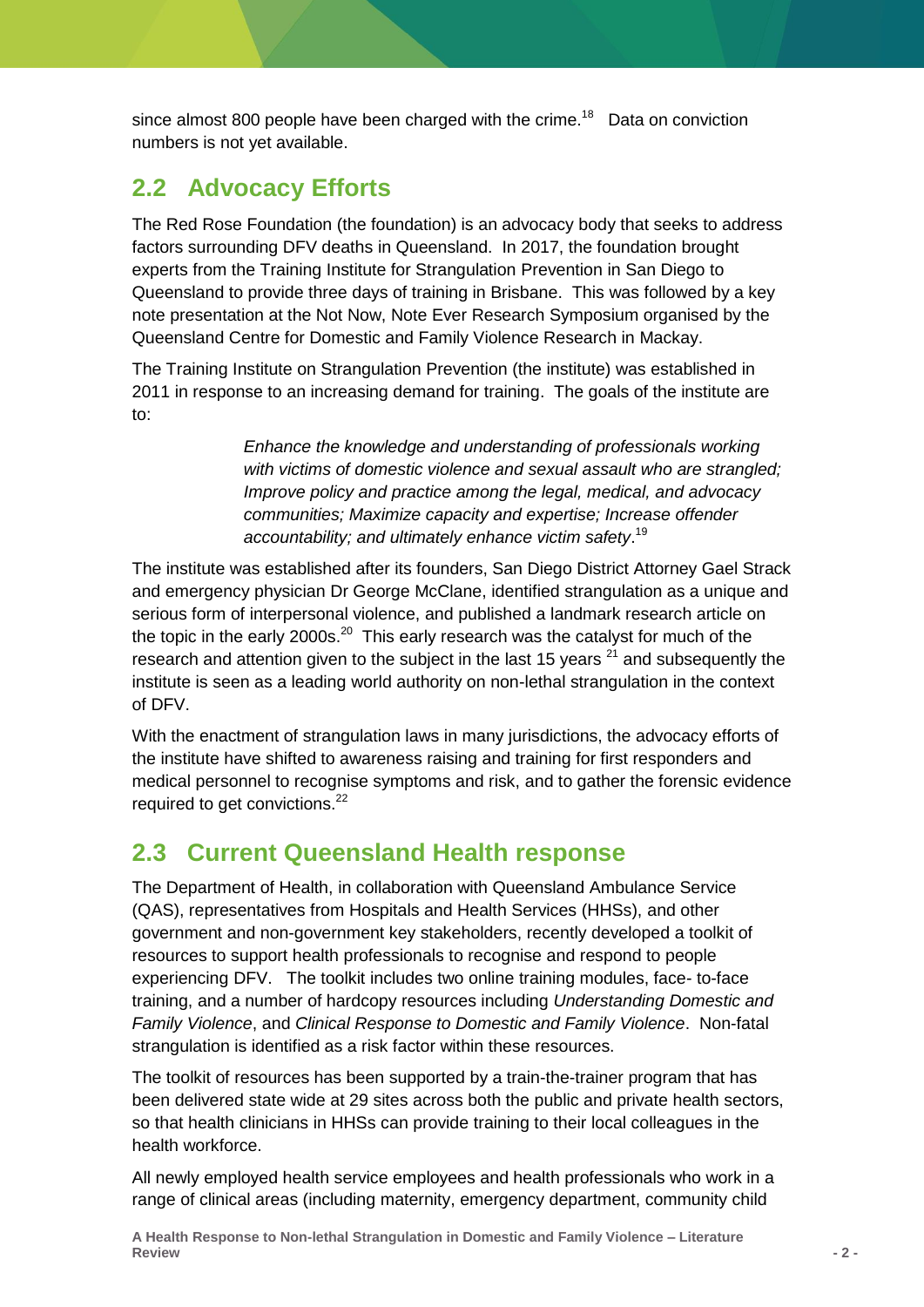health, paediatrics, allied health, mental health, alcohol and other drug services, Aboriginal and Torres Strait Islander health and multicultural health services) are recommended to complete the DFV blended learning package.

## **3. The evidence**

A full analysis, including review of findings and research limitations, of all available literature across the criminology, forensic science, and medical research disciplines is outside the scope of this report. Much of the evidence provided is taken from summaries in the peer-reviewed literature.

A consistent limitation in the research methodology of studies on this topic is small sample size. Other reviews of available literature also note that not all patient populations are represented in the research, with the incidence and outcomes of strangulation on children, the elderly, indigenous and pregnant victims not addressed. $^{23}$ In a recent systematic review of the scholarly research in the area of non-lethal strangulation it was noted that

> … *(it) is a neglected area of research leaving much to be desired in terms of proper definitions, methodological rigour, and systematic efforts to situate nonfatal strangulation theoretically and with respect to measuring outcomes and long-term effects.* <sup>24(p2)</sup>

As mentioned a primary shortcoming within the body of literature on strangulation in DFV is that there has been no definitional consistency making analysis and comparison of data sets difficult. Terms like 'choking' and 'throttling' have been used interchangeably with strangulation by researchers, perhaps reflecting the vernacular of law enforcement, health workers and victims. The authors of this review do not make any suggestion that the incidence and risk of non-lethal strangulation in DFV has been overstated in the literature, but they do highlight the need for evidence based understandings and approaches.<sup>25</sup>

There is very little published literature in Australia that addresses the issue of nonlethal strangulation.

### **3.1 Strangulation**

Strangulation is defined as the obstruction of blood vessels and/or airflow in the neck, resulting in asphyxia.<sup>26</sup>

The structure of the neck region makes humans uniquely vulnerable to life threatening injuries owing to the proximity of the airways, major blood vessels, and the spinal cord. Closure of the vascular and/or respiratory structures in the neck deprives the brain of oxygen, can cause unconsciousness in seconds, and anoxic injury and death within minutes.<sup>27</sup> Where death does not occur, a range of health problems can present.

### **3.2 Incidence of non-lethal strangulation in DFV**

Although the true prevalence of non-lethal strangulation in DFV is not immediately clear from the evidence to date, even the most conservative estimate suggests that many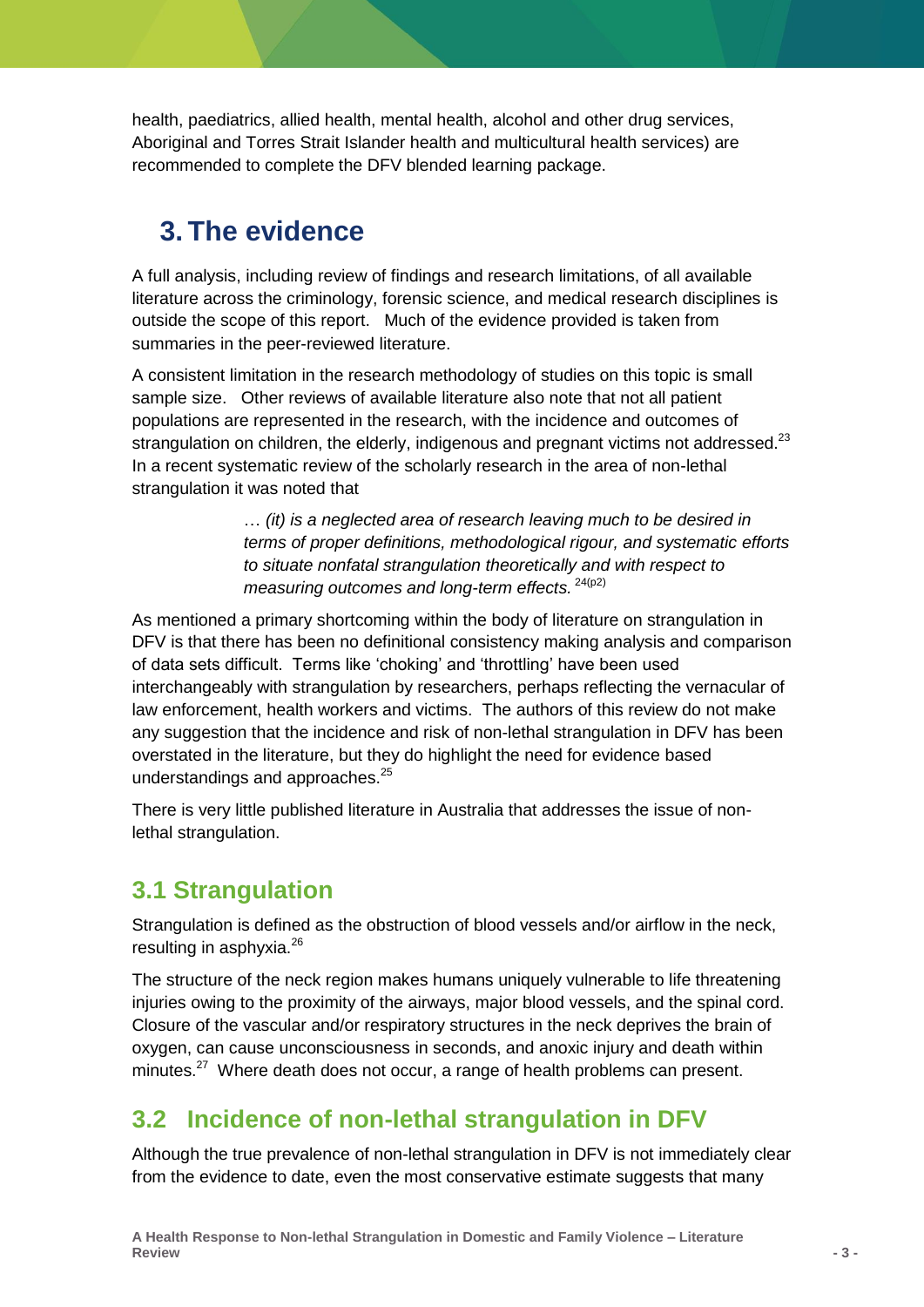women in the community will have experienced strangulation by a partner, ex-partner or family member at some time in their lives.

In 2010, a US national survey found that 9.7% of all women reported experiencing at least one incident of choking by an intimate partner in their lifetime.<sup>28</sup> This figure increases between three-fold in research cohorts of women reporting domestic and family violence, and seven-fold, with one study revealing that 68% of the women in domestic violence shelters reporting experiences of strangulation.<sup>29 30 31</sup>

In the only published study of its kind in Australia to date, researchers examined court files in relation to cross-applications for Domestic Violence Orders in two Queensland Magistrates Courts – Brisbane and Beenleigh - over a period of two years, examining a total of 656 cross-application files. $32$  12% of women in the sample made unsolicited allegations of strangulation and 90% of the strangulation allegations were made by women.<sup>33</sup>

In the 12 months following the introduction of stand-alone strangulation laws in Queensland in April 2016, almost 800 people had been charged with the offence, suggesting that prevalence rates are high.<sup>34</sup>

### **3.2 Non-lethal strangulation as a risk factor in DFV**

The evidence from across the developed world indicates that non-lethal strangulation in DFV is an indicator of an escalation in the severity of domestic and family violence. In Queensland researchers found that 87% of cases of non-lethal strangulation were accompanied by allegations of other serious violence including sexual assault, and verbal threats of murder.<sup>35</sup> In a recent study in Kentucky in the United States, of 102 surviving victims of strangulation 97% of victims also sustained blunt force injuries in addition to injuries resulting from strangulation.<sup>36</sup>

The evidence currently available also indicates that non-lethal strangulation is a risk factor for domestic femicide resulting from any form of violence. In a direct comparison of documented cases of domestic homicide or attempted domestic homicide against a control group of abused-only victims, Glass et al  $37$  found that a prior experience of non-fatal strangulation increased six-fold the chances of becoming a victim of attempted domestic homicide, and seven-fold the chances of becoming a victim of domestic homicide.

#### **3.3 Health consequences of non-lethal strangulation**

Until the late 1990's, medical literature on strangulation focused almost entirely on injuries identified at post-mortem examination, such as fractures of the hyoid bone, and injuries to the larynx and associated cartilage and mucosa, that would not typically be externally visible.<sup>38</sup> In their landmark review of 300 cases of intimate partner strangulation in San Diego, Strack et al<sup>39</sup> found that non-lethal strangulation has a complex range of previously unidentified sequelae, catalysing further attention and research in the years since.

The current body of evidence suggests the following:

• Injuries caused by strangulation are often not visible thus contributing to the minimisation of physical injury by victims, police and medical responders alike.<sup>40</sup> In the San Diego study of 300 cases of strangulation, 50% showed no external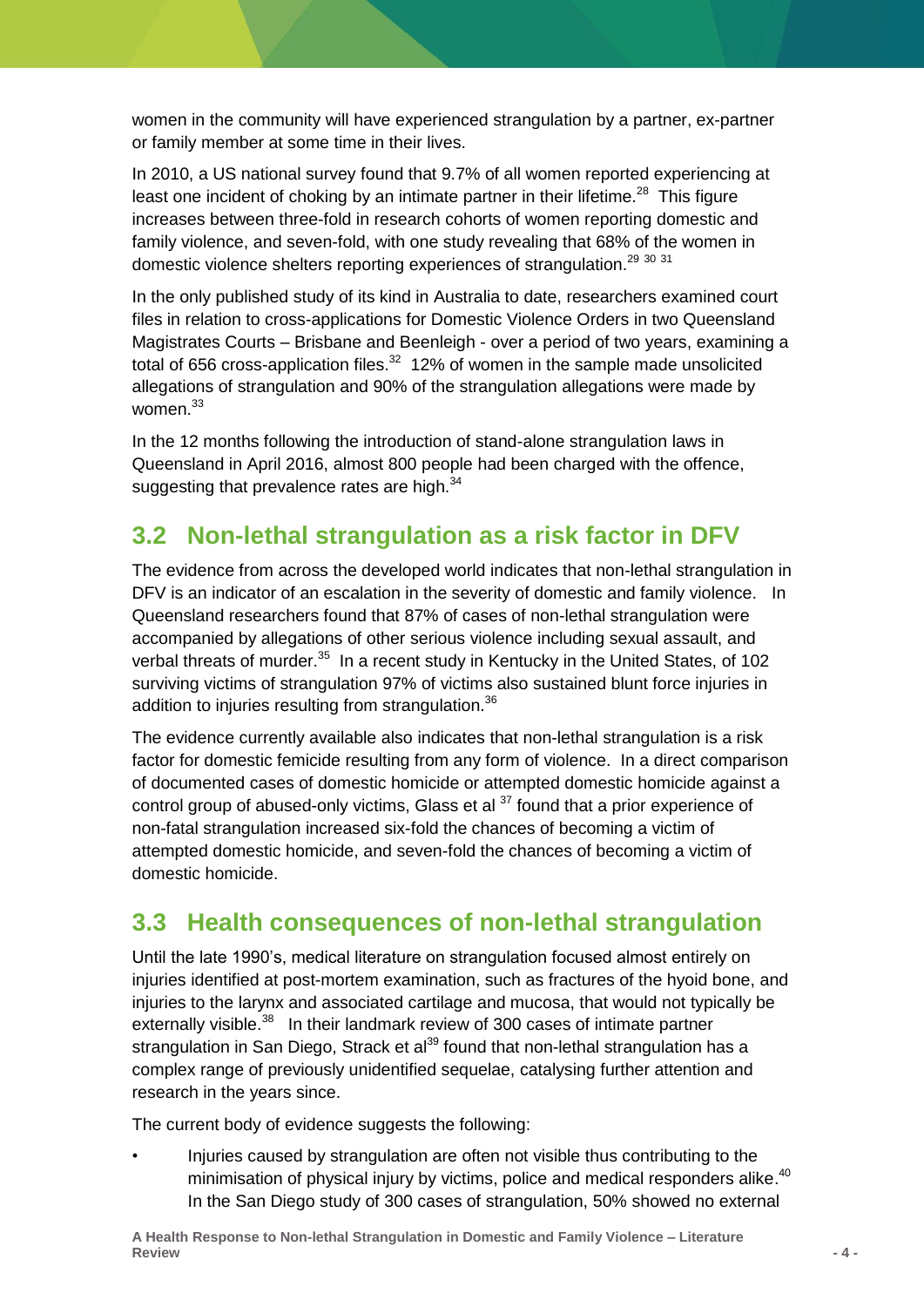signs of injury and 35% showed very minimal signs, leaving only 15% of victims demonstrating injuries that could be photographed by police for use as evidence in court, and the authors noted that even in fatal cases of strangulation there is often no external evidence of injury.<sup>41</sup>

- In one retrospective review of 134 cases of survived strangulation it was found that the presence of petechiae – tiny, harmless, red/purple spots on the skin with a range of otherwise benign causes – are more indicative of a severe, lifethreatening assault than are marks, bruises or abrasions on the neck.  $42$
- Immediate signs and symptoms may include difficulty breathing, cognitive changes include memory loss and agitation, neck/throat pain, difficulty in swallowing or thick feeling in the throat, raspy or hoarse throat, cough, bruising or swelling inside the lips, tiny red spots anywhere from the neck upwards, conjunctival haemorrhage, tinnitus, loss of consciousness or near loss of consciousness, victim thought she would die, nausea and vomiting, loss of bowel of bladder function at the time of assault, scratch marks or bruising in the jaw line or neck.  $43$
- Strangulation symptoms such as confusion, slurred speech and agitation can easily be overlooked by police and medical staff as drug use or mental health issues. 44
- Strangulation can cause physical and neurological disorders including neck injuries, breathing problems, loss of sensation and speech problems. 45
- Given the pain inflicted and its potential lethality, experiencing strangulation can induce a trauma response causing problems such as chronic insomnia and post-traumatic stress disorder, <sup>46</sup> with victims reporting depression, anxiety, nightmares and suicidal ideation.<sup>47</sup>
- The health impacts of strangulation appear to be cumulative with number of strangulations being positively correlated with frequency of negative health outcomes including neck and throat injuries, neurological disorders such as paralysis, memory loss, vision changes, and psychological disorders including depression and PTSD.<sup>48</sup>
- This review found the evidence supporting a definitive causal link between nonfatal strangulation and delayed stroke was not well established. While it is known that blunt cerebrovascular injury greatly increases the chances of stroke  $49$ , and that carotid and vertebral artery injuries can be caused by non-lethal strangulation  $50$  the direct causal link between strangulation and delayed stroke is evidenced by only a handful of case studies whereby controlling for other variables such as chronic health conditions, lifestyle factors, and other causes of injury to the neck region (e.g. blunt force trauma) was not possible. <sup>51</sup>
- There are documented cases of miscarriage following non-lethal strangulation in DFV,  $52$  although a direct causal link is not established in the literature.

#### **3.4 Health responses to non-lethal strangulation**

Attention and research into health sector responses to non-fatal strangulation has considered the assessment and management of the health needs of the victim, with a focus on gathering useful forensic data to support prosecutions. Discussion in the

**A Health Response to Non-lethal Strangulation in Domestic and Family Violence – Literature Review - 5 -**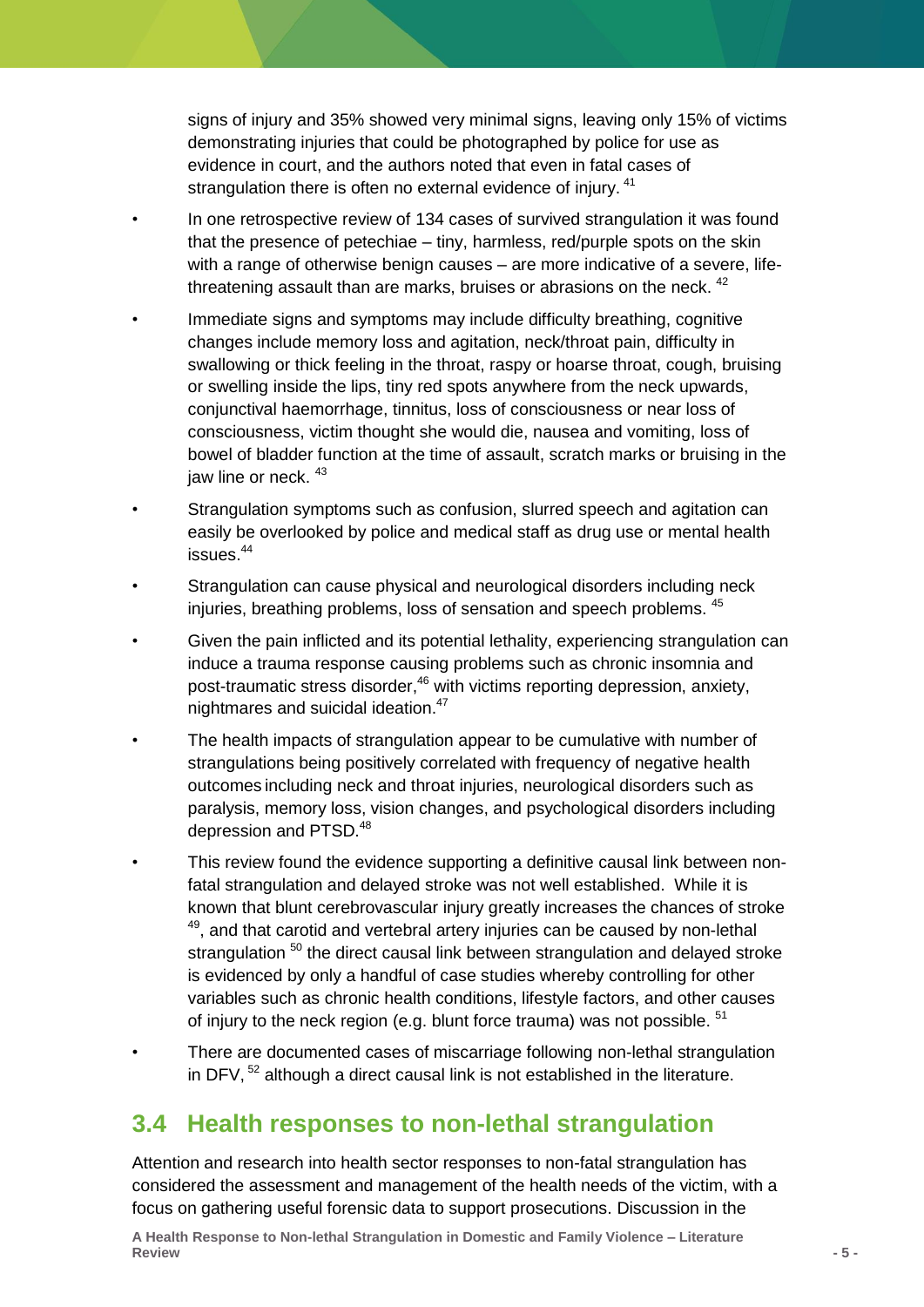literature operates from an assumption that comprehensive medical screening will result in better health outcomes for women, and that better forensic evidence gathering will result in a reduction in DFV. While both assumptions are reasonable, little if any comparative evidence is cited. Regardless, numerous protocols for assessing and documenting non-lethal strangulation have been developed across multiple jurisdictions.

Regarding forensic medical examinations and their use in courts, it is important to note that much of the literature relating to the gathering of forensic data on non-lethal strangulation in DFV is from work undertaken in the United States, with no studies on the topic within Australian federal or state jurisdictions. Some key factors that may impact on the applicability of US data to the Queensland context include social and cultural differences between the jurisdictions, differences in laws and their intent, different health systems, and the fact that the Queensland Police Service exercises state-wide jurisdiction as opposed to the municipal basis of law enforcement agencies in the US. An example of a key difference between the American and Australian systems is that most American states have mandatory reporting, requiring health workers to report all suspicions of domestic violence to law enforcement.<sup>53</sup> Mandatory reporting is likely to mean that DFV victims are less candid about their injuries and experiences.<sup>54</sup> The forensic data required to successfully prosecute perpetrators of strangulation in Queensland is not yet known but is likely to be closely monitored by forensic medical staff.

In their review of literature, the International Association of Forensic Nurses (the association) acknowledges that most health service providers lack training on assessing and documenting non-lethal strangulation, and takes the position that morbidity and mortality rates would benefit from a standardised response to the identification and treatment of strangulation within healthcare contexts.<sup>55</sup> The association also notes however that there is a paucity of evidence to support any one set of protocols or approaches to this response.<sup>56</sup>

This view is supported in Pritchard et al's<sup>57</sup> review of the available literature – the most comprehensive to date - which reveals that, in spite of almost two decades of advocacy and training on the issue, forensic documentation is generally insufficient for criminal prosecution, as is the evidence base to support improvements. The authors found that there is a lack of scholarly forensic science and medical research into non-lethal strangulation and that the evidence is compromised by a lack of standardised definitions and measures.<sup>58</sup> The authors make no recommendation for a set of health protocols, but they do recommend increasing awareness of the risks, signs, symptoms and health outcomes for victims of non-lethal strangulation, and make further recommendations regarding documentation for use in criminal courts by police and medical staff. 59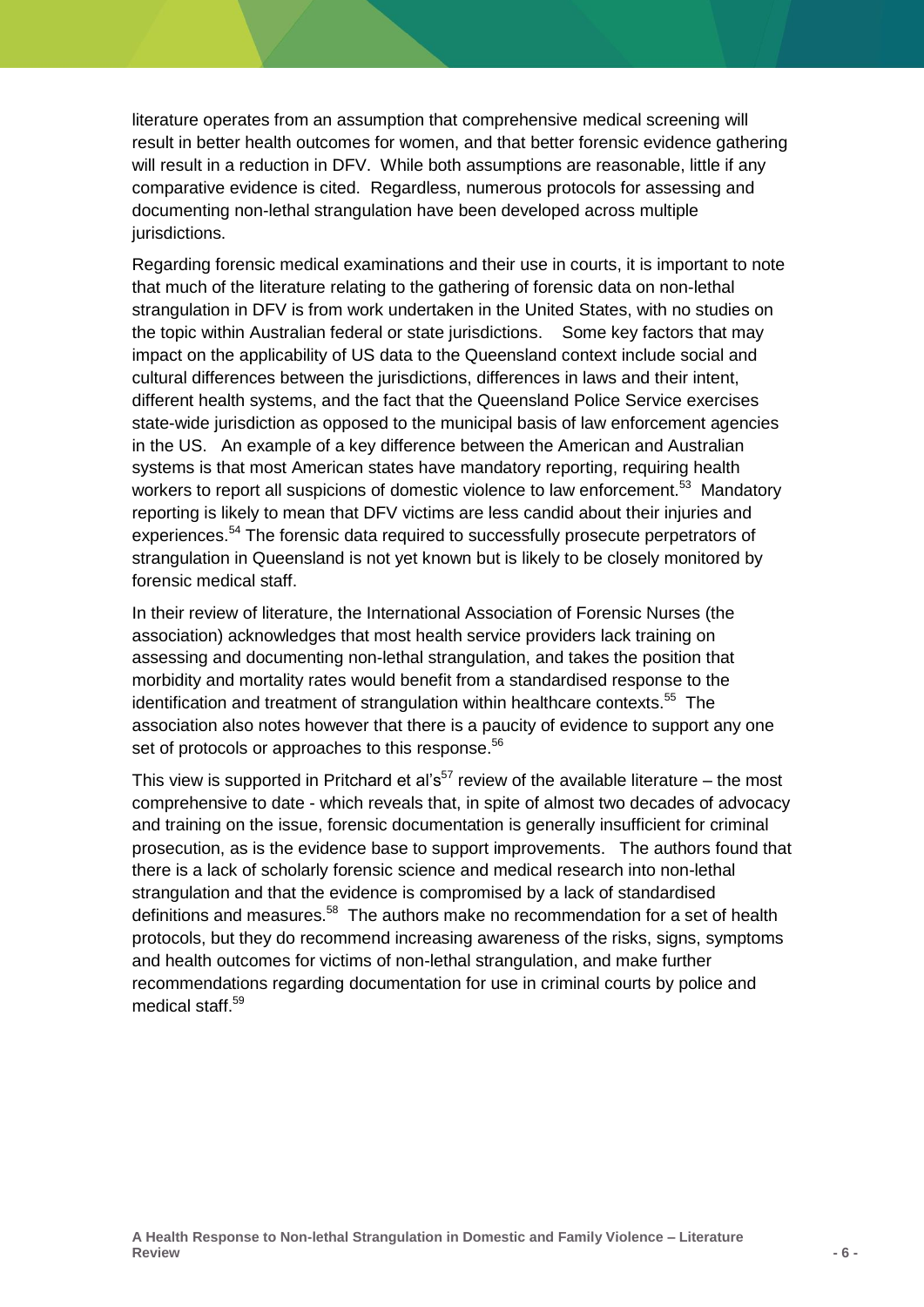The evidence supports better practice in screening for non-lethal strangulation and highlights the importance of first responders and health workers to employ behaviourspecific questioning to elicit information from victims who may not link symptoms with strangulation experiences. 60

### **4. Jurisdictional overview**

(scroll to pp8-9)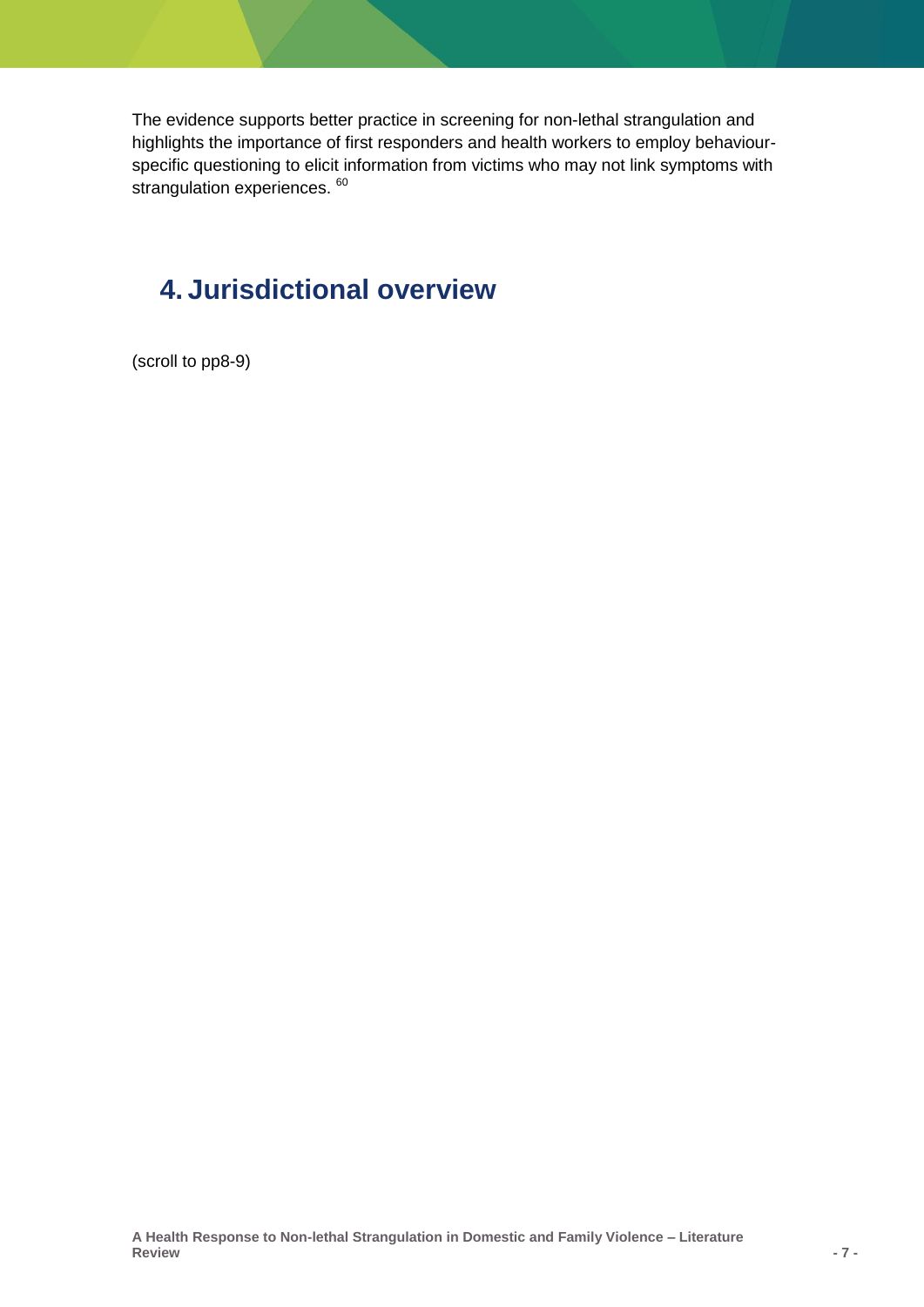| <b>Jurisdiction</b>                                                             | <b>Legislation</b>                                                                                                                                                                                                                                                                            | <b>Health Responses</b>                                                                                                                                                                                                                                                                             | <b>Police responses</b>                                                                                                                                                                               |
|---------------------------------------------------------------------------------|-----------------------------------------------------------------------------------------------------------------------------------------------------------------------------------------------------------------------------------------------------------------------------------------------|-----------------------------------------------------------------------------------------------------------------------------------------------------------------------------------------------------------------------------------------------------------------------------------------------------|-------------------------------------------------------------------------------------------------------------------------------------------------------------------------------------------------------|
| Queensland                                                                      | In April 2016 laws were passed in Queensland making<br>non-lethal strangulation and suffocation a separate<br>criminal offence with a maximum penalty of 7 years jail.<br>The offence is not contingent on an intention to commit<br>another offence, or on rendering the victim unconscious. | There may be local/regional efforts to provide<br>information and formal guidance to the health<br>workforce regarding non-lethal strangulation. For<br>example, the Gold Coast Hospital and Health<br>Service is currently considering how a health<br>response to non-lethal strangulation may be |                                                                                                                                                                                                       |
| <b>New South</b><br><b>Wales &amp;</b>                                          | Both jurisdictions define an offence that applies if a<br>person intentionally chokes or strangles another person<br>so as to render the other unconscious or insensible.                                                                                                                     |                                                                                                                                                                                                                                                                                                     | All states have clear operational procedures<br>for police officers to quide responses to                                                                                                             |
| <b>Australia</b><br><b>Capital Territory</b>                                    | It has been noted that the requirement to render the<br>victim unconscious is unnecessarily exclusionary for use<br>in many DFV prosecutions. 62                                                                                                                                              |                                                                                                                                                                                                                                                                                                     | domestic and family violence, and most of<br>these acknowledge strangulation as a risk<br>factor for escalating levels of harm. <sup>61</sup> To date<br>however, no state has operational procedures |
| <b>Tasmania and</b><br><b>Northern</b><br><b>Territory</b>                      | The Criminal Codes of Tasmania and Northern Territory<br>include the crime of strangulation, but it is tethered to an<br>intention to commit a separate offence creating a clear<br>limitation to its applicability to non-lethal strangulation in<br>cases of DFV.                           | incorporated into the integrated service response to<br>DFV in their region. No indication of formal policy<br>and practice reform could be found via publicly<br>available information sources.                                                                                                    | specifically related to identifying, documenting<br>and investigating strangulation in DFV cases. It<br>is unknown if any state has an intention to<br>develop such procedures/protocols.             |
| <b>South Australia,</b><br>Western<br><b>Australia &amp;</b><br><b>Victoria</b> | These states have no offence that specifically relates to<br>strangulation, and will prosecute general assault-related<br>offences. A recent Royal Commission into DFV in<br>Victoria made no recommendations regarding legislative<br>reform in the area of strangulation in DFV.            |                                                                                                                                                                                                                                                                                                     |                                                                                                                                                                                                       |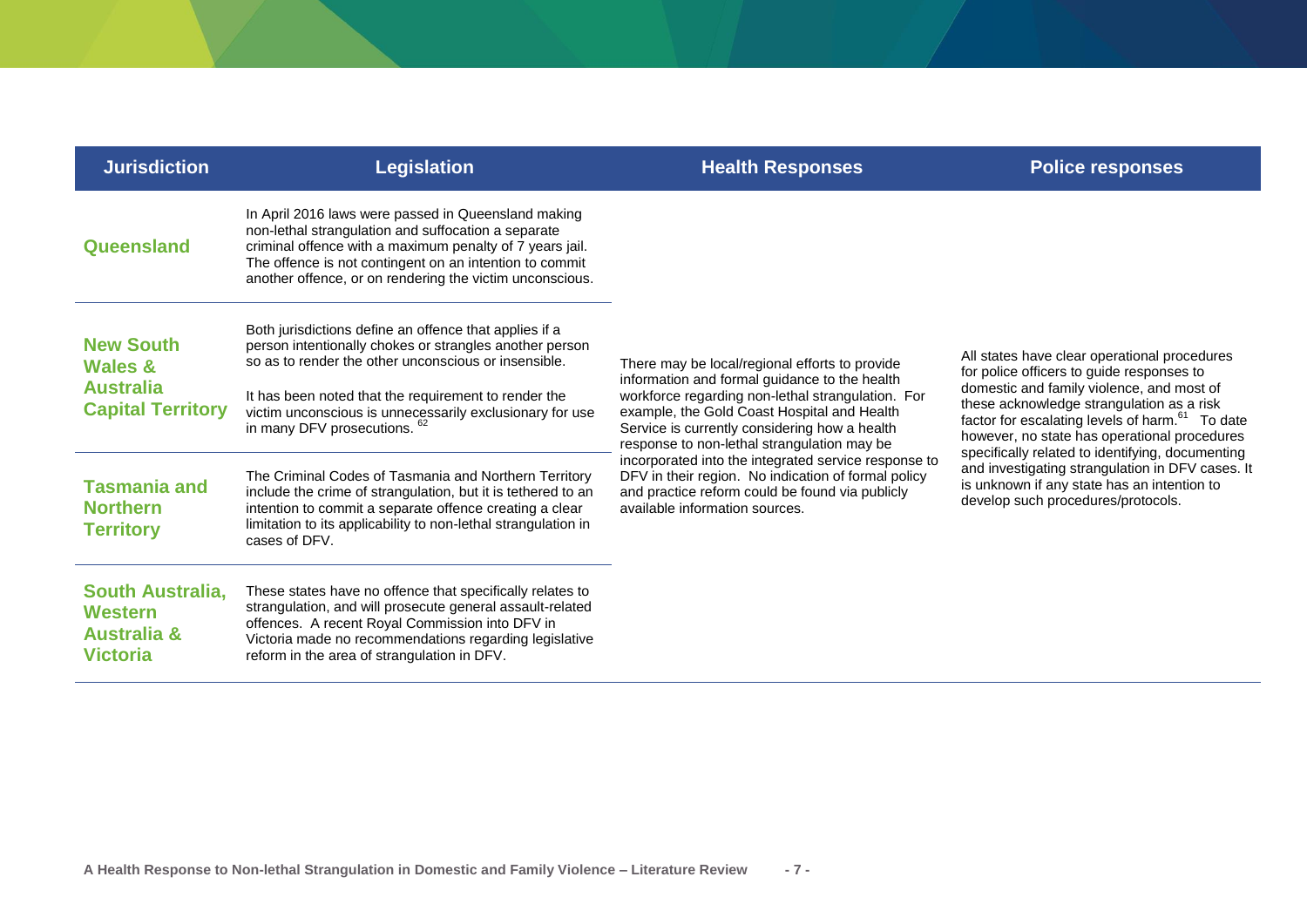| <b>New Zealand</b> | In April 2017 new laws were passed in the New Zealand<br>Parliament making non-fatal strangulation a new stand<br>alone, family violence criminal offence punishable by up<br>to 7 years jail.                                                                                                                                                                                                                                                                                                                                                                              | To support the operationalisation of the new<br>legislation the New Zealand cabinet is proposing the<br>development of codes of practice to establish<br>shared obligations on government agencies and<br>service providers when responding to incidents of<br>non-lethal strangulation. <sup>6</sup><br>In 2016, the Ministry of Healthy published their<br>Family Violence Assessment and Intervention<br>Guideline, which includes a clinical guideline for the<br>assessment and management of strangulation by<br>health staff, strangulation discharge information and<br>an acute post-strangulation documentation form. <sup>64</sup> | Resources allocated for additional police to<br>operationalise a range of DFV legislative<br>reform, including new stand-alone<br>strangulation laws.<br>New Zealand Police have comprehensive<br>family violence policy and procedures that<br>provide guidance for identifying, documenting<br>and responding to suspected cases of non-<br>lethal strangulation in domestic and family<br>violence situations. <sup>66</sup>                                                                                                                                           |
|--------------------|-----------------------------------------------------------------------------------------------------------------------------------------------------------------------------------------------------------------------------------------------------------------------------------------------------------------------------------------------------------------------------------------------------------------------------------------------------------------------------------------------------------------------------------------------------------------------------|-----------------------------------------------------------------------------------------------------------------------------------------------------------------------------------------------------------------------------------------------------------------------------------------------------------------------------------------------------------------------------------------------------------------------------------------------------------------------------------------------------------------------------------------------------------------------------------------------------------------------------------------------|---------------------------------------------------------------------------------------------------------------------------------------------------------------------------------------------------------------------------------------------------------------------------------------------------------------------------------------------------------------------------------------------------------------------------------------------------------------------------------------------------------------------------------------------------------------------------|
| <b>USA</b>         | 17 states in the USA, as well as the federal jurisdiction,<br>now have criminal laws that directly address strangulation<br>within the context of domestic and family violence. A<br>further 25 states have laws that directly address the<br>offence of strangulation but with a broader application.                                                                                                                                                                                                                                                                      | Alaska appears to be the only state jurisdiction with<br>a detailed protocol for health staff in identifying,<br>assessing and documenting cases of non-lethal<br>strangulation in DFV cases. The state of New<br>Hampshire has a detailed clinical protocol in relation<br>to strangulation, but within the context of sexual<br>assault.<br>A small number of counties (most notably San<br>Diego) have trialled or implemented comprehensive<br>protocols for health professionals. It is not known<br>how many, however a desk top scan reveals five<br>counties with health protocols/guidelines dealing<br>with strangulation.          | Alaska appears to be the only state jurisdiction<br>with a detailed protocol for use by police in<br>identifying, assessing and documenting cases<br>of non-lethal strangulation in DFV cases. Two<br>states, Maryland and Massachusetts, have<br>recently encoded in law the obligation to<br>develop and implement compulsory protocols<br>and/or training with regards to investigating<br>strangulation within the context of domestic<br>violence.<br>A small number of counties appear to have<br>specific strangulation protocols for law<br>enforcement officers. |
| <b>Canada</b>      | The Canadian Criminal Code identifies the offence of<br>strangulation but requires it to be undertaken with the<br>intent of rendering the victim unconscious.<br>It is worth noting also that following a thorough<br>examination of the issues, the Criminal Section Working<br>Group on Strangulation (the CSWGS) determined not to<br>create a discrete offence of strangulation, making<br>recommendations instead for broad-ranging training of<br>health and criminal justice officers in identifying and<br>responding to situations of non-fatal strangulation. 67 | In 2009 the Victorian Order of Nurses for Canada<br>developed a protocol for frontline workers, including<br>nurses and medical staff, and crisis advocates.<br>The CSWGS recommended training for medical<br>practitioners to ensure effective documentation,<br>investigation and prosecution of strangulation cases<br>and that best practice standards be developed. <sup>68</sup> It<br>is unclear if these recommendations were<br>implemented.                                                                                                                                                                                         | It is not clear from publicly available sources if<br>the CSWGS recommendations for further<br>education and training to police and<br>prosecution services in the investigation and<br>prosecution of criminal offences were<br>implemented.                                                                                                                                                                                                                                                                                                                             |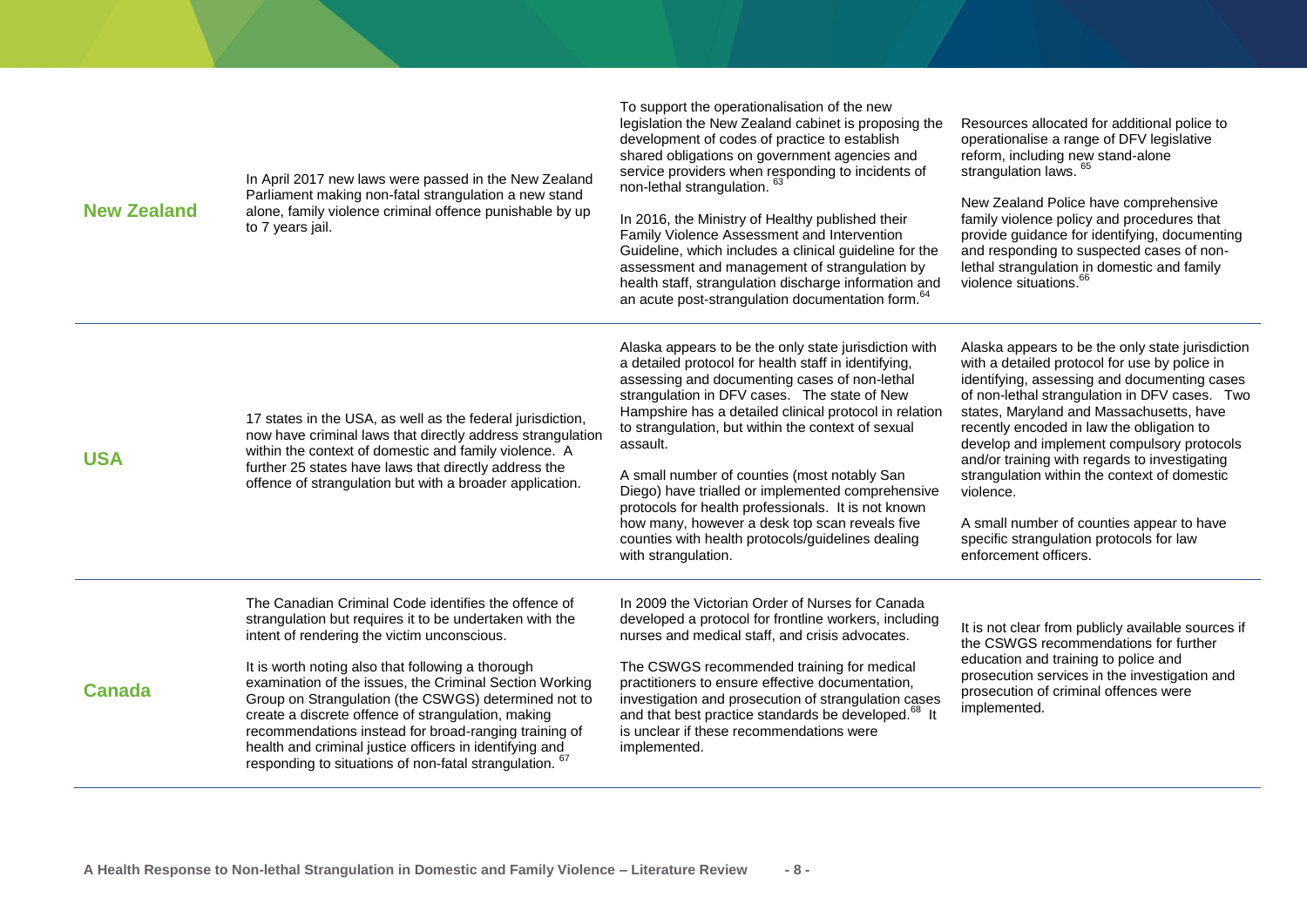## **5. Summary**

The body of knowledge on the issue of health responses to non-lethal strangulation in DFV is not extensive and will continue to develop over time. There is a lack of scholarly forensic science and medical research and what does exist lacks standardised definitions and measures.

There is currently no evidence to support the implementation of any formal, comprehensive and/or mandatory medical assessment and screening protocol for all women victims disclosing strangulation in DFV, either as an effective way of managing women's health needs, or as a way of preventing domestic homicide.

What is clear to date is that non-lethal strangulation indicates increasing levels of violence and a heightened risk of actual or attempted homicide, has a higher-thanpreviously-thought prevalence rate amongst women who have experienced DFV, that the symptoms may be more serious and less visible to police, first responders, and emergency medical staff than originally thought, and that health assessment and documentation may be important to achieving criminal convictions.

In short, non-lethal strangulation in domestic and family violence is a key issue that requires a response. However, without a strong evidence base to support any one health system response it is essential that consideration be given to the risk of unintended/unforeseen outcomes. It is important that a focus on strangulation does not obscure or eclipse identification of and responses to other important indicators for an escalation in DFV risk. Additionally, while holding perpetrators to account and securing criminal convictions is important, the core business of our public health system is to deliver high quality, safe and sustainable health care to all Queenslanders.

Subsequent to consideration of the evidence to date, the Department of Health is of the view that the following responses may be useful:

- 1. Development (with appropriate clinical input) and distribution of a fact sheet that a) provides first responders and emergency department staff with clear and concise information regarding the incidence, symptoms and risks of non-lethal strangulation in DFV; and b) recommends that first responders and medical staff ask victims of DFV about their experiences of non-lethal strangulation and tailor clinical assessment and treatment accordingly; and c) reinforces the importance of clinical documentation.
- 2. Supporting the health workforce to access training that will increase their knowledge and skills in identifying and responding to cases of non-lethal strangulation in DFV.
- 3. Supporting participation, as appropriate, in research opportunities that apply methodological and analytic rigour, and that can make valuable contributions to the body of knowledge in Queensland.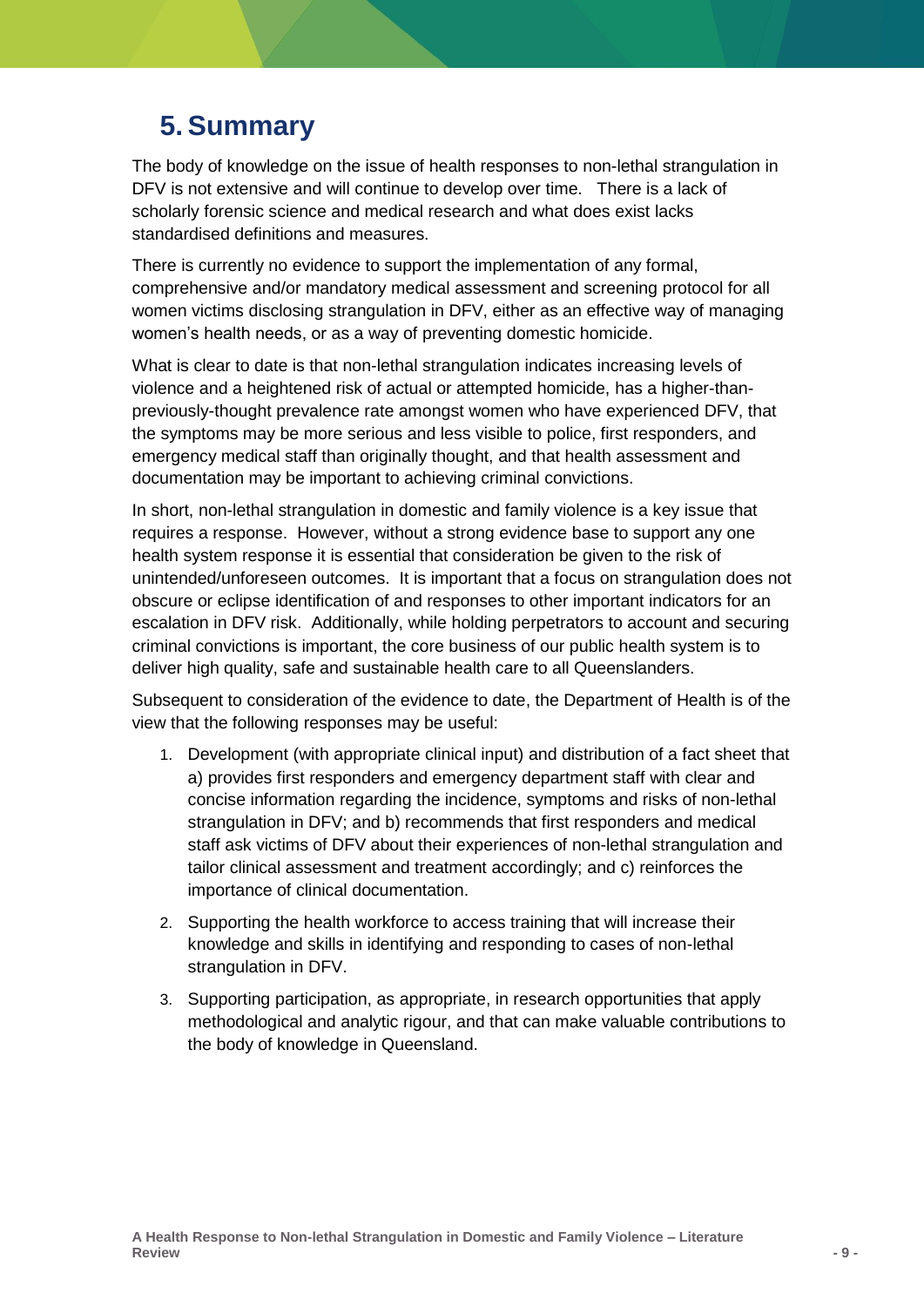### **References**

-

<sup>1</sup> Pritchard, AJ, Reckdenwald, A, Nordham, C & Holton, J 2016, 'Improving Identification of Strangulation Injuries in Domestic Violence: Pilot Data From a Researcher-Practitioner Collaboration' *Feminist Criminology*, June 2016, pp 1 – 22.

<sup>2</sup> Douglas, H & Fitzgerald, R 2014, 'Strangulation, Domestic Violence and the Legal Response', *Sydney Law Review,* vol. 36, pp 231 – 254.

3 Strack, GB & Gwinn, C 2011, 'On the Edge of Homicide: Strangulation as a Prelude', *Criminal Justice,*  vol. 26, no. 3, viewed 15 May 2017,

[http://www.americanbar.org/content/dam/aba/publications/criminal\\_justice\\_magazine/fa11\\_Strack.authche](http://www.americanbar.org/content/dam/aba/publications/criminal_justice_magazine/fa11_Strack.authcheckdam.pdf) [ckdam.pdf](http://www.americanbar.org/content/dam/aba/publications/criminal_justice_magazine/fa11_Strack.authcheckdam.pdf)

4 International Association of Forensic Nurses 2015, *The Evaluation and Treatment of Non-Fatal Strangulation in the Health Care Setting,* viewed 9 May 2017,

[http://c.ymcdn.com/sites/www.forensicnurses.org/resource/resmgr/education/Strangulation\\_Position\\_Pape](http://c.ymcdn.com/sites/www.forensicnurses.org/resource/resmgr/education/Strangulation_Position_Paper.pdf) [r.pdf](http://c.ymcdn.com/sites/www.forensicnurses.org/resource/resmgr/education/Strangulation_Position_Paper.pdf)

 $<sup>5</sup>$  Ibid 2</sup>

<sup>6</sup> Joshi, M, Thomas, KA & Sorenson, SB 2012, ' "I Didn't Know I Could Turn Colors": Health Problems and Health Care Experiences of Women Strangled by an Intimate Partner', *Social Work in Health Care,* col. 51, no. 9, pp798 – 814.

 $^7$  Sorenson, SB, Joshi, M & Sivitz E 2014, 'A Systematic Review of the Epidemiology of Nonfatal Strangulation, a Human Rights and Health Concern', *American Journal Of Public Health,* vol. 104, no. 11, pp 54 – 61.

<sup>8</sup> Ibid 1

<sup>9</sup> Ibid 3

 $10$  Strack, GB, McClane, GE & Hawley, D 2001, 'A review of 300 Attempted Strangulation Cases Part I: Criminal Legal Cases', *The Journal of Emergency medicine,* vol. 21, no. 3, pp 303 – 309.

<sup>11</sup> Tavlor. B 2008, 'Dving to Be Heard: Domestic and Family Violence Death Reviews Discussion Paper', viewed 9 May 2017[, http://weaveinc.org.au/Projects/Dying%20to%20be%20heard.pdf](http://weaveinc.org.au/Projects/Dying%20to%20be%20heard.pdf)

<sup>12</sup> Special Taskforce on Domestic and Family Violence in Queensland 2015, *Not Now, Not Ever: Putting an End to Domestic and Family Violence in Queensland*, Queensland Government, Brisbane.

 $13$  Ibid 1

<sup>14</sup> Law Commission Te Aka Matua O Te Ture 2016, *Strangulation: The Case for a New Offence,* Report 138, Law Commission, Wellington.

 $15$  Ibid 12

 $16$  Ibid 12

<sup>17</sup> 55<sup>th</sup> Parliament Legal Affairs and Community Safety Committee 2016, *Criminal Law (Domestic Violence) Amendment Bill (No.2) 2015,* Report 23, Legal Affairs and Community Safety Committee, Brisbane.

<sup>18</sup> Queensland Government 2017, *798 people charged in the first 12 months of new domestic violence offence,* viewed 9 May 2017, [http://statements.qld.gov.au/Statement/2017/5/7/798-people-charged-in-first-](http://statements.qld.gov.au/Statement/2017/5/7/798-people-charged-in-first-12-months-of-new-domestic-violence-offence)[12-months-of-new-domestic-violence-offence](http://statements.qld.gov.au/Statement/2017/5/7/798-people-charged-in-first-12-months-of-new-domestic-violence-offence)

<sup>19</sup> Training Institute of Strangulation Prevention, *About Us,* viewed on 10 May 2017, <https://www.strangulationtraininginstitute.com/about-us/>

<sup>20</sup> Sturgeon, S 2015, 'Strangulation Assessment, Evidence Collection, and Documentation Guidelines for Forensic Nurse Examiners: A Pilot Project', *Graduate Theses, Dissertations, and Capstones,* Paper 16, Bellarmine University, Louisville, Kentucky.

 $21$  Pritchard, AJ, Reckenwald, A & Nordham, C 2015, 'Nonfatal Strangulation as Part of Domestic Violence: A Review of Research', *Trauma, Violence & Abuse,* pp 1 – 18.

**A Health Response to Non-lethal Strangulation in Domestic and Family Violence – Literature Review - 10 -**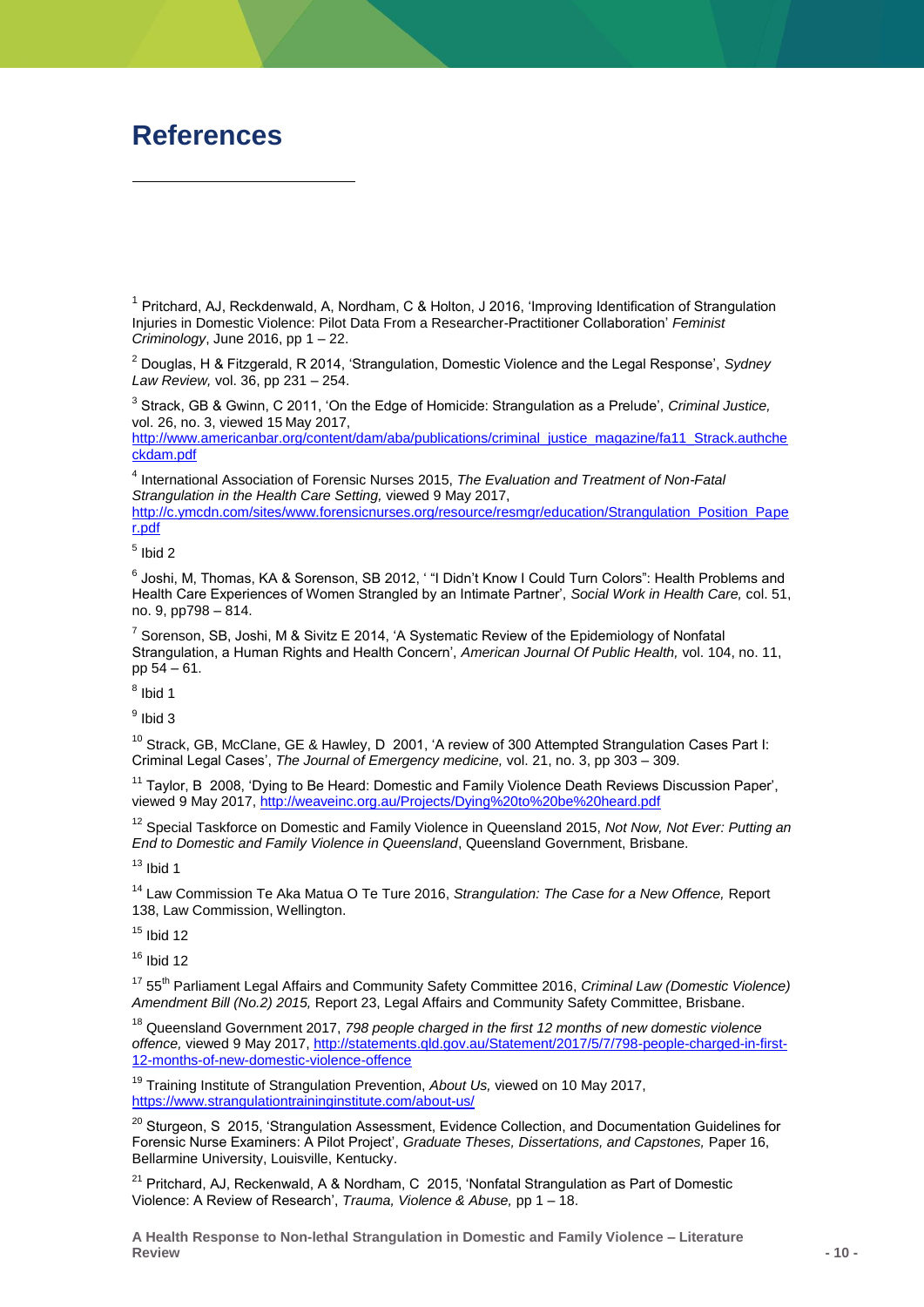$22$  Ibid 3

1

 $23$  Ibid 4

 $24$  Ibid 21

 $25$  Ibid 21

<sup>26</sup> Training Institute for Strangulation Prevention, *Strangulation in Intimate Partner Violence,* viewed on 22 May 2017[, https://www.strangulationtraininginstitute.com/resources/library/strangulation-information](https://www.strangulationtraininginstitute.com/resources/library/strangulation-information-graphic/)[graphic/](https://www.strangulationtraininginstitute.com/resources/library/strangulation-information-graphic/)

 $27$  Ibid 20

<sup>28</sup> Black, MC, Basile, KC, Breiding, MJ, Smith, SG, Walters, ML, Merrick, MT, Chen, J & Stevens, MR 2011, *The National Intimate Partner and Sexual Violence Survey (NISVS): 2010 Summary Report,*  National Center for Injury Prevention and Control, Centers for Disease Control and Prevention, Atlanta, Georgia*.*

<sup>29</sup> Wilbur et al cited in International Association of Forensic Nurses 2015, *The Evaluation and Treatment of Non-Fatal Strangulation in the Health Care Setting,* viewed 9 May 2017, [http://c.ymcdn.com/sites/www.forensicnurses.org/resource/resmgr/education/Strangulation\\_Position\\_Pape](http://c.ymcdn.com/sites/www.forensicnurses.org/resource/resmgr/education/Strangulation_Position_Paper.pdf) [r.pdf](http://c.ymcdn.com/sites/www.forensicnurses.org/resource/resmgr/education/Strangulation_Position_Paper.pdf)

<sup>30</sup> Smith, DJ, Mills, T & Taliaferro, EH 2001, 'Frequency and Relationships of Reported Symptomology in Victims of Intimate Partner Violence: The Effect of Multiple Strangulation Attacks, *The Journal of Emergency Medicine,* vol. 21, no. 3, pp 323 – 329.

 $31$  Glass, N, Laughon, K, Campbell, J, Wolf, AD, Block, CR, Hanson, G, Sharps, PW & Taliaferro, E 2008, 'Non-fatal strangulation is an important risk factor for homicide of women', *Journal of Emergency Medicine,*  vol. 35, no. 3, pp 329 – 335.

 $32$  Ibid 2

 $33$  Ibid 2

 $34$  Ibid 18

 $35$  Ibid 2

<sup>36</sup> Shields, LBE, Corey, TS, Weakley-Jones, B & Stewart, D 2010, 'Living Victims of Strangulation: A 10-Year Review of Cases in a Metropolitan Community', *American Journal of Forensic Medical Pathology,* vol. 31, no. 4, pp 320 – 325.

 $37$  Ibid 31

<sup>38</sup> Ibid 21

 $39$  Ibid 10

<sup>40</sup> Turkel, A 2007, '"And Then He Choked Me": Understanding and Investigating Strangulation', *National Center for Prosecution of Child Abuse Update,* vol. 20, no. 8, viewed 10 May 2017, [http://www.ndaa.org/pdf/update\\_vol\\_20\\_no\\_8\\_2007.pdf](http://www.ndaa.org/pdf/update_vol_20_no_8_2007.pdf)

 $41$  Ibid 10

<sup>42</sup> Plattner, T, Bollinger, S & Zollinger U 2004, "Forensic assessment of survived strangulation', *Forensic Science International,* vol. 153, pp 202-207.

<sup>43</sup> Victorian Order of Nurses for Canada 2010, *Identification, Care and Advocacy of Strangulation Victims – Information for Frontline Workers and Crisis Advocates*, viewed 9 May 2017, [https://www.von.ca/sites/default/files/files/strangulation\\_protocol\\_final\\_may\\_2012.pdf](https://www.von.ca/sites/default/files/files/strangulation_protocol_final_may_2012.pdf)

 $44$  Ibid 1

 $45$  Ibid 6

 $46$  Ibid 31

<sup>47</sup> Ibid 30

 $48$  Ibid 30

**A Health Response to Non-lethal Strangulation in Domestic and Family Violence – Literature Review - 11 -**